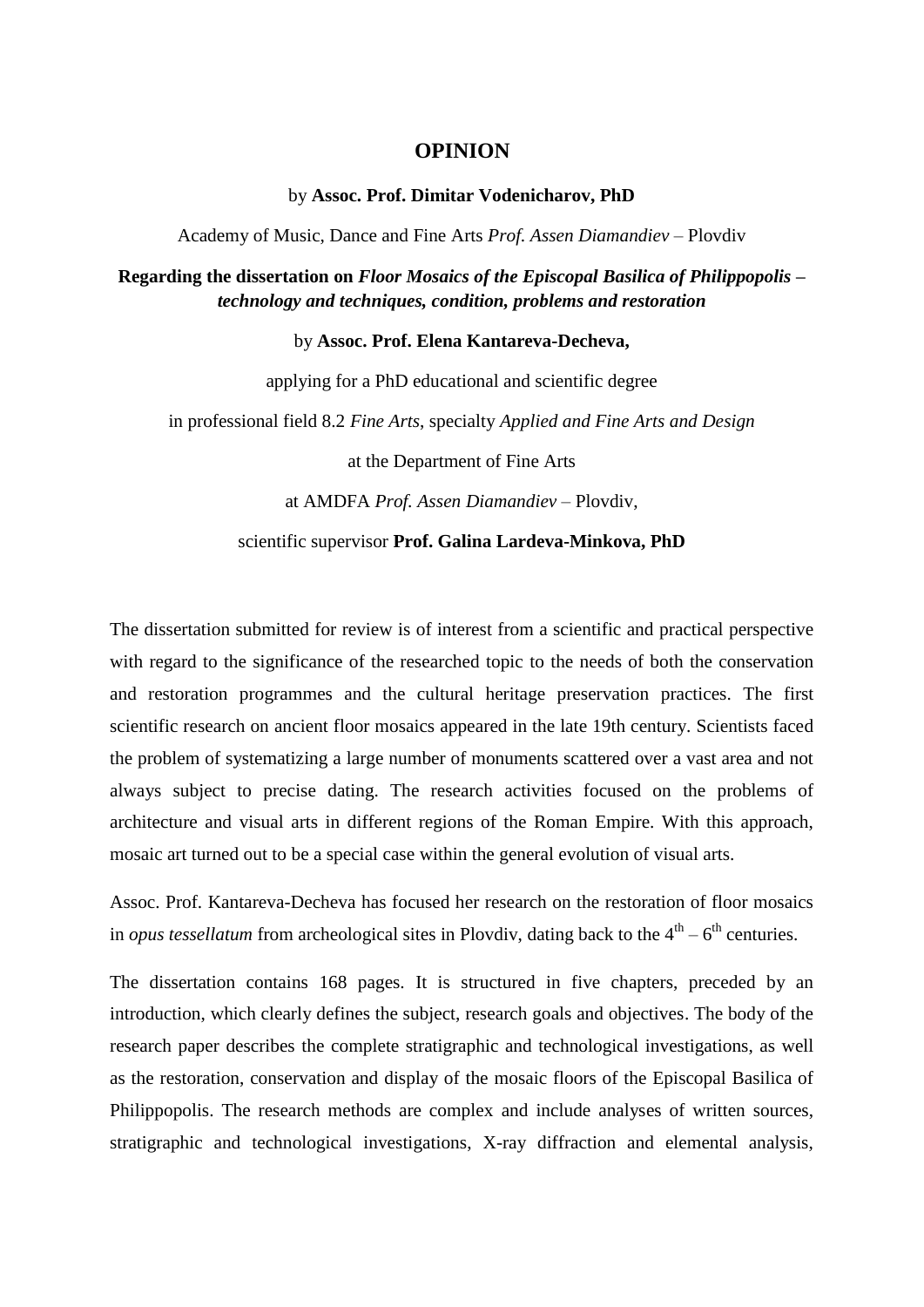polarized light microscopy, etc., which emphasize the consistent academic nature of the dissertation.

The first chapter, *"Mosaics of ancient Philippopolis - condition, problems, restoration"*, presents a thorough study of 4 sites with mosaics from the ancient, late Antiquity and early Christian periods of Philippopolis, unearthed and restored in the 1980s. An in-depth analysis is made of the sites, hypothetically divided according to storage place, condition and degree of deterioration. Previous restorations of the mosaics are analyzed, as well as issues of institutional negligence caused by investment interests. An important aspect of the research is the study and analysis of the restoration issues related not only to the investigated archaeological sites, but also relevant to the cultural monuments of national significance.

Following the logic of the topic, the second chapter, *"Mosaic laying technology and techniques in Antiquity"*, clarifies the organization of mosaic studios and the various floor mosaic laying techniques, as defined by the Latin terminology, where each name consists of two parts: the first part denotes the object – *opus* (meaning "work", "a work of art"); the second part denotes the specific mosaic-laying technique - *signinum*, *figlinum*, *sectile*, *barbaricum*, *tessellatum*, etc. Of great importance to the dissertation is the detailed analysis of the materials that were used during that period for each particular mosaic-laying technique and technological layer. A wide range of information is provided, from imperial edicts and treatises on ancient architecture to comments on topical research papers (Clarke, Dunbabin, Ling).

Chapter Three, *"Episcopal Basilica of Philippopolis - History of Research and Interventions. Mosaic floors - classification, stratigraphic investigations, style analysis and parallels"*, is based on documents from the archaeological investigations conducted up to 2015, related to the architectural structure of the building. The stratigraphic analysis undertaken during the conservation, determined the presence of uninvestigated archaeological levels and shed light on the mosaic-laying techniques of each layer. A condition assessment was performed and the factors that had influenced the mosaic layers were taken into account. Based on the stratigraphic drilling, the lowest floor in *opus signinum* was precisely dated and a hypothesis was developed for the periodization of the upper ones. The stylistic investigations and comparisons with similar sites are fully supported by visual documents.

Chapter Four, *"Mosaic-laying technology and techniques of the mosaic floors of the Episcopal Basilica of Philippopolis"*, describes the substantial analyses of all floor areas. The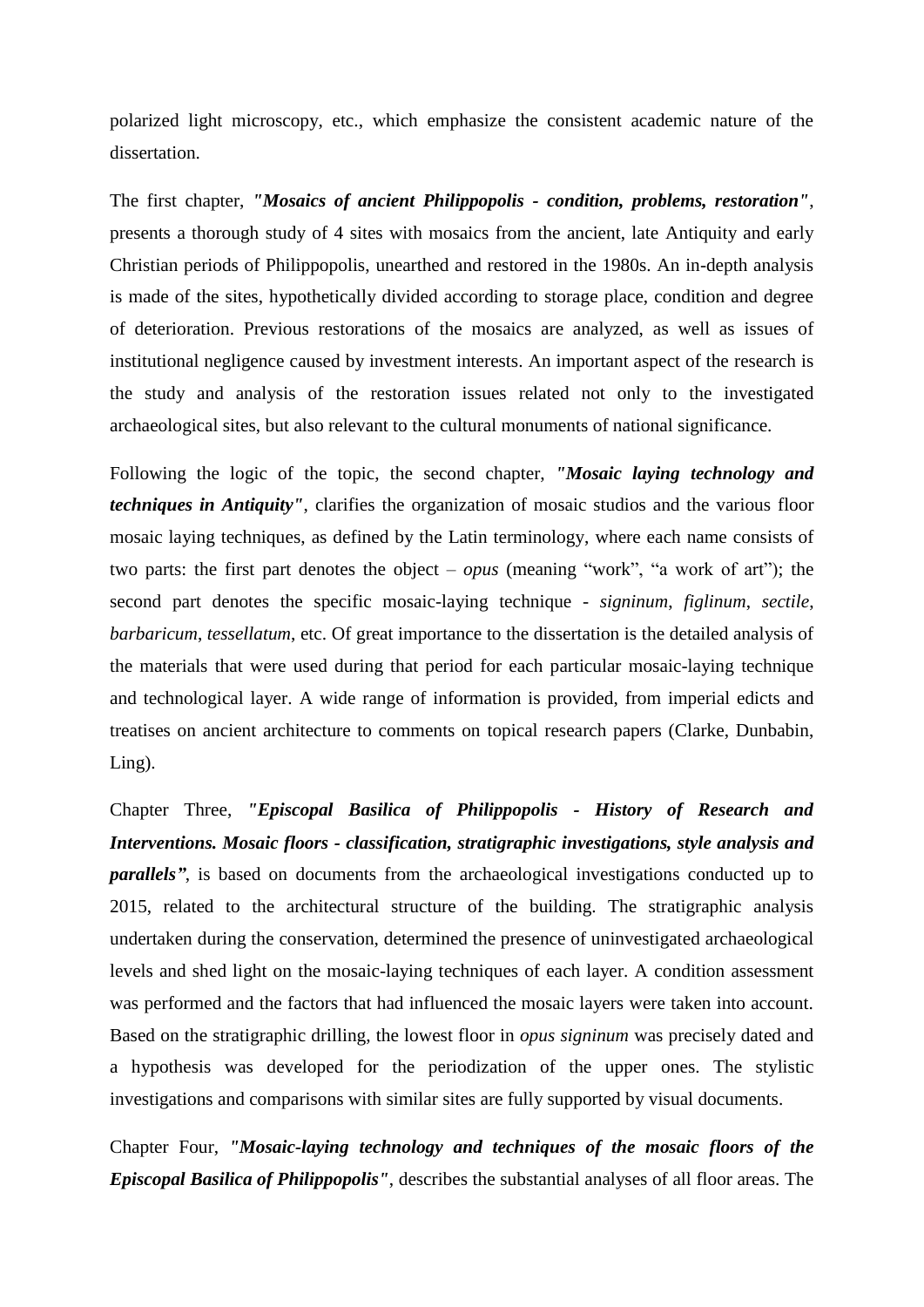final dating of the three mosaic layers was made and the original mosaic-laying technology was determined. The laboratory analyses of mortars and aggregates provided a basis for the assessment of their composition and current condition. The geological characteristics and the local origin of the tesserae were determined, which helped choose the strategies and methodology for the subsequent restoration and conservation activities.

Chapter Five, *"Conservation and restoration of the mosaics of the Episcopal Basilica of*  **Philippopolis''**, is the core part of the dissertation. After revising the restoration practices and methods of the 1980s, a project for conservation, restoration and *in situ* display was created. Even during the very first restoration activities the team was impressed by the amount of work, but also shocked by the institutional negligence of the administrative entities involved in the preservation of cultural heritage. The scientific contributions of the dissertation, declared by the PhD student in twelve bullet points, all with a strong focus on the technical and technological approach and the current mosaic restoration practices, are undisputed. But most significant of all is the end result - the Episcopal Basilica of Philippopolis, restored over the period of 2015 - 2021.

It could be noted that the dissertation lacks opinion from the archeological and restoration teams on the architectural structure of the protective building. Although the architectural solution is a separate issue, irrelevant to the topic of the dissertation, it is not clear why the foundations of the structure step into the mosaic floor area rather than outside the architectural parameters of the basilica (provided that this has complicated the restoration and display activities).

\*\*\*

Dear members of the Scientific Jury,

The academic practice and expertise of the PhD student Assoc. Prof. Elena Kantareva-Decheva have been proven in dozens of restored sites and continue to be acknowledged through her public commitment to the preservation of our cultural history. The systematization of analytical experience and modern technological practices in restoration, described in the dissertation, generate academic experience and contain abundant information that can be used in subsequent restorations of sites with similar characteristics. The research problem is significant and relevant to the development and preservation of national and world art.